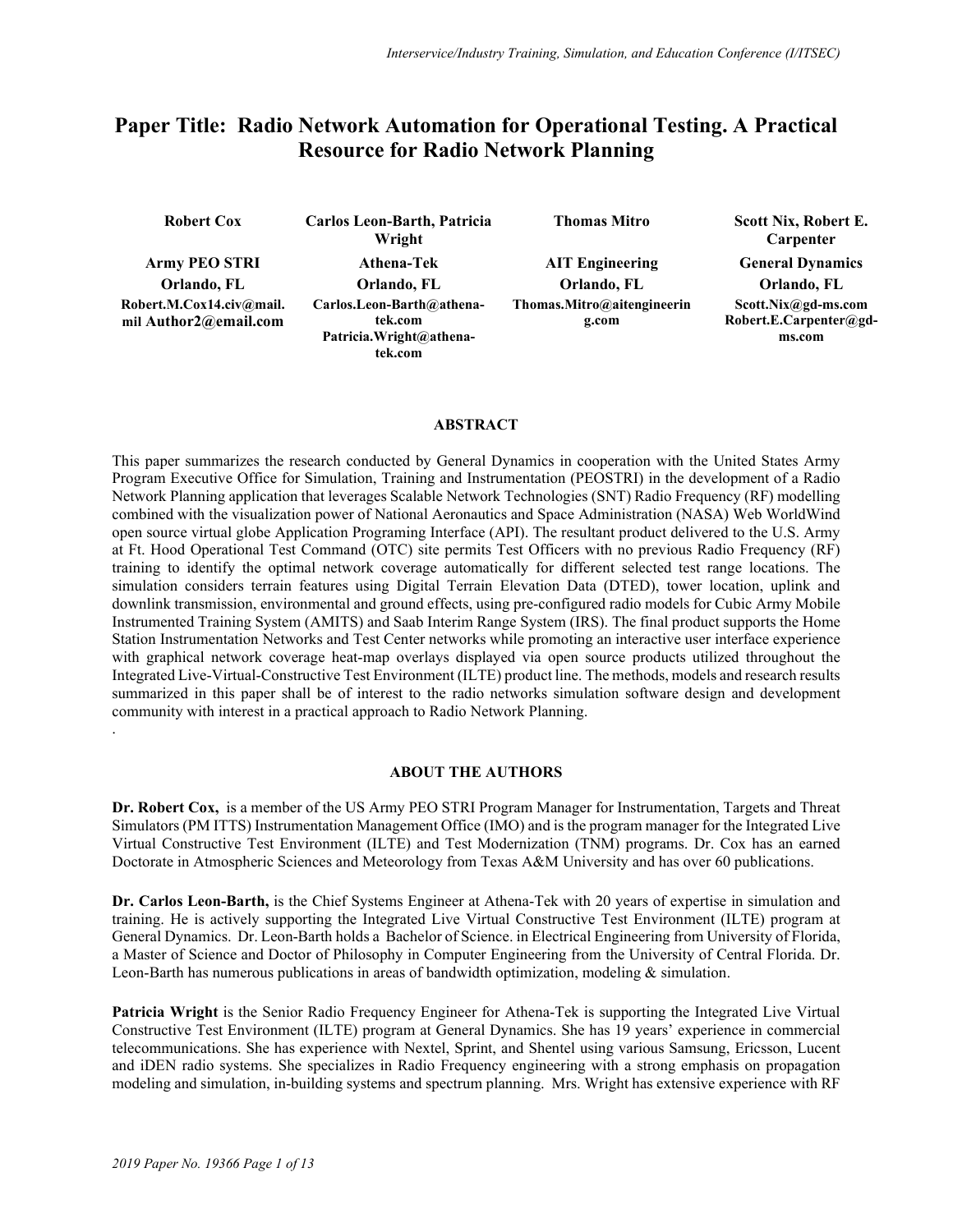network design and mobile communications in narrow and wide band technologies. She earned a Bachelor of Science in Electrical Engineering from the University of South Florida.

**Tom Mitro** is a Staff Software Engineer at AIT Engineering in Orlando, Florida. He has over ten years' experience in both the defense and commercial industry having previously worked for Lockheed Martin, Nova Technologies, Universal Orlando and Electronic Arts. Mr. Mitro holds a Bachelor of Science degree in Computer Information & Sciences from Ohio State University and a Master of Science degree in Modeling & Simulation from The University of Central Florida.

**Scott Nix** is the current General Dynamic's Program Manager of the ILTE effort. He has been developing or managing development of tactical and live, virtual and constructive training products for the US Armed Forces for the last 25 years.

**Robert Carpenter** is the General Dynamics Mission Systems (GDMS) Lead Engineer on the PM-ITTS project: Integrated Live-Virtual-Constructive Test Environment (ILTE). Mr. Carpenter is licensed Professional Engineer (PE) with over 30 years of experience in systems engineering, project management, and team leadership. He has a Bachelor's a degree in Electrical Engineering and a Bachelor's degree in Music from Northwestern University.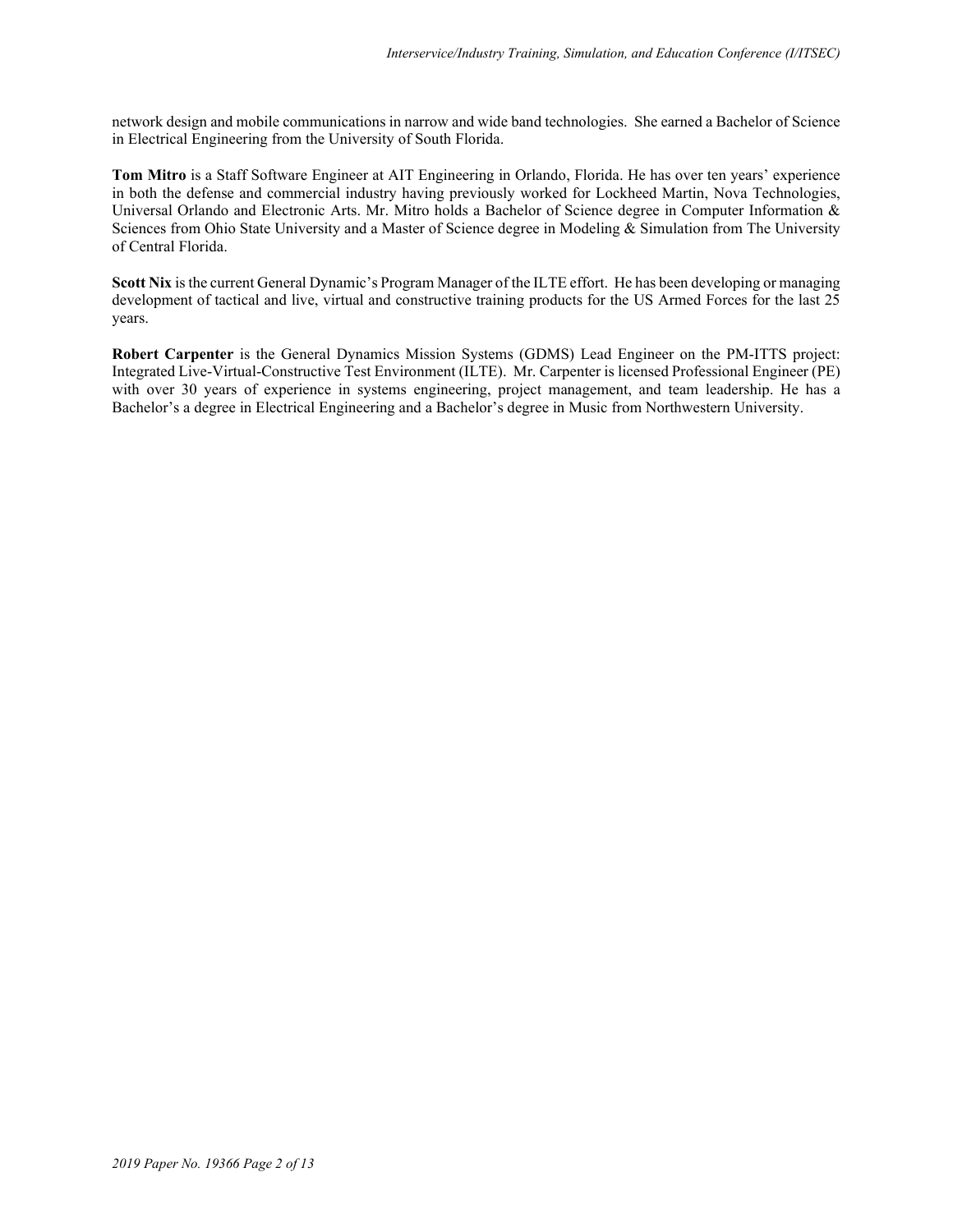# **Paper Title: Radio Network Automation for Operational Testing. An Practical Resource for Radio Networks Planning**

| <b>Robert Cox</b>    | Carlos Leon-Barth, Patricia<br>Wright | <b>Thomas Mitro</b>     | Scott Nix, Robert E.<br>Carpenter |
|----------------------|---------------------------------------|-------------------------|-----------------------------------|
| <b>Army PEO STRI</b> | Athena-Tek, Inc.                      | <b>AIT Engineering</b>  | <b>General Dynamics</b>           |
| Orlando, FL          | Orlando, FL                           | Orlando, FL             | Orlando, FL                       |
| Robert.M.Cox14.civ@m | Carlos.Leon-Barth@athena-             | Thomas.Mitro@aitenginee | Scott.Nix@gd-ms.com               |
| ail.mil              | tek.com                               | ring.com                | Robert.E.Carpenter@gd-            |
| Author2@email.com    | Patricia. Wright@athena-              |                         | ms.com                            |
|                      | tek.com                               |                         |                                   |

## **INTRODUCTION**

The US Army PEO STRI sponsors the Integrated Live, Virtual, Constructive (LVC) Test Environment (ILTE) program, on a mission to build new Operational Test Command (OTC) capabilities; ensures that the ILTE requirements for upcoming operational tests are satisfied. The program leverages the Common Training Instrumentation Architecture (CTIA) reusable software and services to create novel capabilities that support of the Army Combat Training Centers (CTC) needs. Training and Instrumentation (PEOSTRI) in the development of a Radio Frequency Network Planning, leveraged Scalable Network Technologies (SNT) Radio Frequency (RF) software modelling tool. SNT developed radio models for EXata to represent OTC radios, however immature to model radios from Cubic Army Mobile Instrumented Training System (AMITS) and Saab Interim Range System (IRS). The program leveraged tool was a good candidate for predicting OTC radio communications, but did not have a visualization tool that would permit Test Officers with no previous RF training to identify the optimal RF network coverage automatically for different selected test range locations.

Following program requirements the team drafted a plan to leverage SNT work as a baseline for a radio network planning tool that abstracts the underlying complexity of RF communications theory, and permits Operational Test Personnel to perform RF network performance studies within pre-determined geographic areas. Most importantly, the design had to include a user interface that allowed the OTC user to position the network elements over the terrain using heuristics learned in the field. The tool using color regions overlaid on a map would describe intuitively the effects of the radio communication network interaction with the selected terrain.

The RF Network Automation Tool fielded to the United States Army and described in this publication generates holistic results that conduct to a reliable communications RF network layout. The software tool leverages existing transmitter and receiver mathematical models for different radios used at OTC. Modeling considers antenna radiation patterns, ambient effects, terrain topology within other RF characteristics explained further on this document to automatically generate visual color graded effects of the radio network propagation overlaid on maps integrated using USGS terrain data, National Aeronautics and Space Administration (NASA) WorldWind and GeoServer open source applications. The fielded Radio Networks Planning provides the ability to create realistic what-if scenarios as a basis for analysis for a chosen network layout. The resultant network propagation studies obtained prove that different scenarios can be used to optimize the network layout for a specific geographic area. The data saved, can be revised ensuring that the simulated results correlate with active network measurements further providing final information regarding the optimal layout for the network. The following sections provide information to the scientific community about the tools used, the integration devised and the results obtained.

## **Radio Networks Propagation Study**

The SNT EXata network simulation software, licensed to the ILTE program, is comprised of radio model algorithms that are used as a base to preset a communications network and predict its propagation performance mathematically as the radio signals interact with Digital Terrain Elevation Data (DTED) collected from United States Geological Survey (USGS) site (Earth Explorer Home, n.d.). However; SNT communications network resultant prediction lacks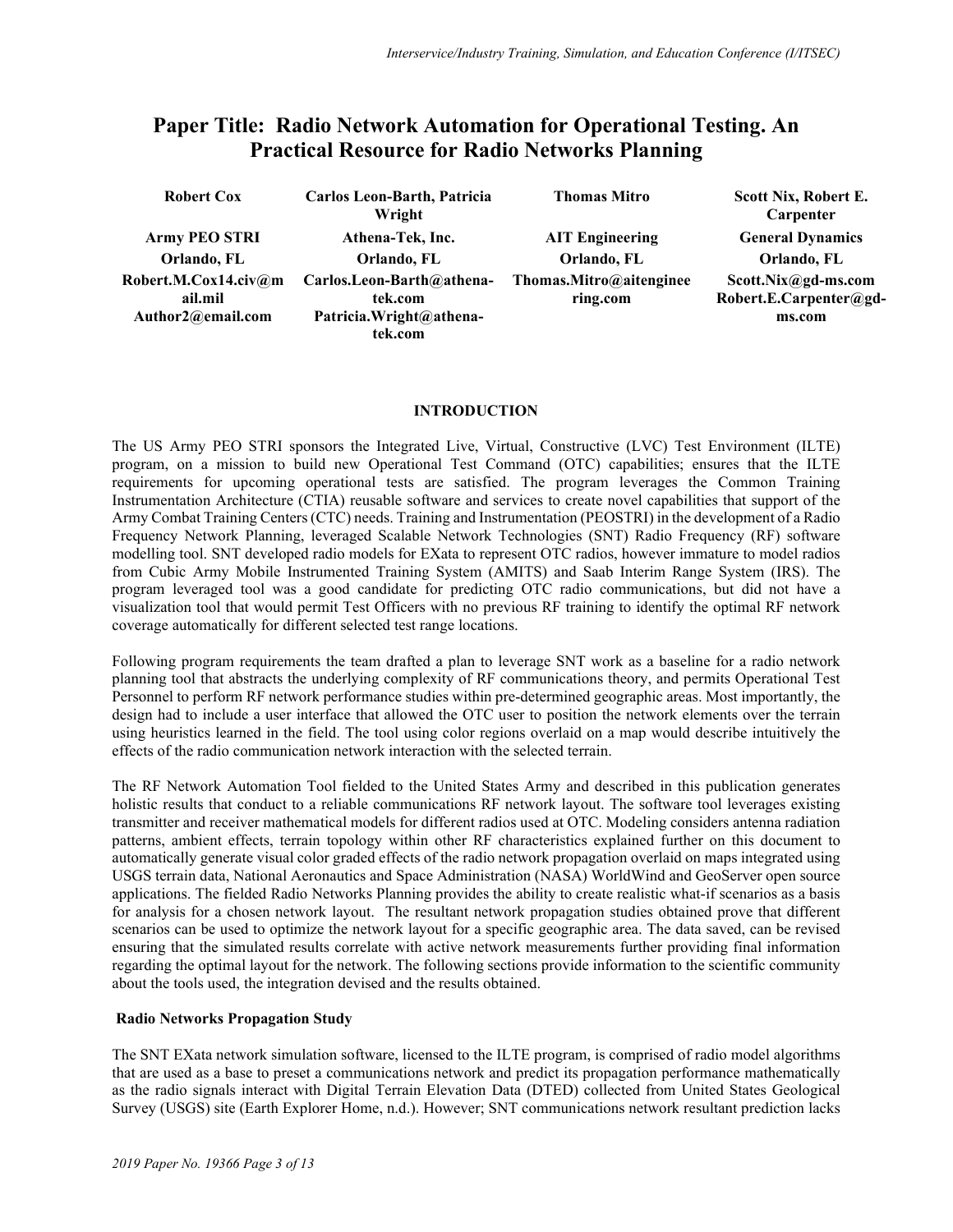the display of the RF communication effects on the selected terrain. The RF network prediction tool default wave radios models are enhanced by the radio wave parameters for the radio equipment used during the operational tests. The radio models updated behavior reflect operating conditions such as weather, location and terrain topography for the geographic areas selected.

The RF network prediction tool provides great data results thousands of times a second that can't be studied on a map. Working together with SNT and the authors of this publication, we leveraged the CTIA/ILTE existing situational awareness tools built around NASA World Wind (NASA Ames Research Center, 2019) and GeoServer (Open Source Geospatial Foundation, 2014) and delivered a network propagation map layer over a GeoTIFF (GeoTIFF Format Specification Revision 1.0, 2019) terrain map layer that displays typical radio communication coverage for selected Operational Test Center areas. Therefore, Operational Test Personnel without RF theoretical knowledge of the underlying network, can apply heuristics and position network elements on the map as they observe the radio coverage results. Minutes later, the visual outcome of the RF prediction allows the rehearsal of the test operation communications to ensure feasible and truthful communications based on the location of the transmitting towers.

Wihl pointed out in his experiments that most modeling and simulation systems assume perfect communication conditions (Wihl, Lloyd, 2015). The fielded CTIA based propagation application considers imperfect communications by inserting in the model parameters air density, temperature and the effects of foliage on the terrain that provide a visual performance study of the RF communications networks that is closer to reality. The visual results obtained are an enhancement to the existing SNT application tools.

A radio frequency propagation study provides the necessary tools for computing the strength of a given signal transmission at the various locations in the network, compute coverage patterns and thus provide good coverage where needed. Typically, these propagation tools are challenging to configure and require a Radio Frequency (RF) Engineer to model the antennae, radios, technology and modulation. Other parameters normally considered for a RF network prediction are transmit/receive frequencies, channel bandwidth, up/down link calculations, budgets and weather conditions.

The radio frequency propagation tool uses a mathematical model to statistically describe the signal strength on the path from transmitter to receiver. There are several mechanisms which affect fundamental modeling of signal strength. Some of which are distance sensitivity, local variability also called local mean and changes around the local mean. The average power loss is a monotonically increasing function of the distance between the base station and the mobile user (IEEE, 1993). The plane wave incident on the mobile receiver changes slowly due to different scattering mechanisms and the surrounding terrain structure as the mobile user moves from one location to another. Thus, superimposed on the path loss are slow variations in the mean signal strength and over a period of time, which is short in comparison to the periods of the slow channel variations, so that the mean signal level appears essentially constant. It is assumed that over this short period of time the prominent features are the same and that although mobile radio channels are non-stationary, mobile radios can in practice be modeled over short-time intervals, as stationary.

Many scenario combinations of the RF propagation tool were analyzed to determine the optimal and best fit path loss calculation. The signal strength, as stated above should fall off as a function of distance and considering the radial calculation distance was set to 10 km, we would expect to see very low predicted signal levels at the edge of the coverage area. The area near the edge of coverage would typically expect to see transmit power values dip to -127 dBm and into the noise floor. Each iteration and improvement in the RF propagation tool predicted model will provide more accurate path loss values so the calculations can be optimized, and the predicted coverage plots will be closer fit to measured signal levels in the field. A radiating element (transmitting antenna) causes a distribution pattern of radiated power and the receiving antenna collects the electromagnetic energy as the radiated power crosses its aperture.

This brings the following Free-Space Path Loss Equation:

$$
\frac{P_r}{P_t} = \left[ e_t \, e_r (1-|{\varGamma}_t|^2)(1-|{\varGamma}_r|^2) \left(\frac{\lambda}{4\pi d}\right)^2 \right] \times \left[ D_t(\theta_t,\varphi_t) D_r(\theta_r,\varphi_r) |\textbf{a}_\text{t} \cdot \textbf{a}_r|^2 \right]
$$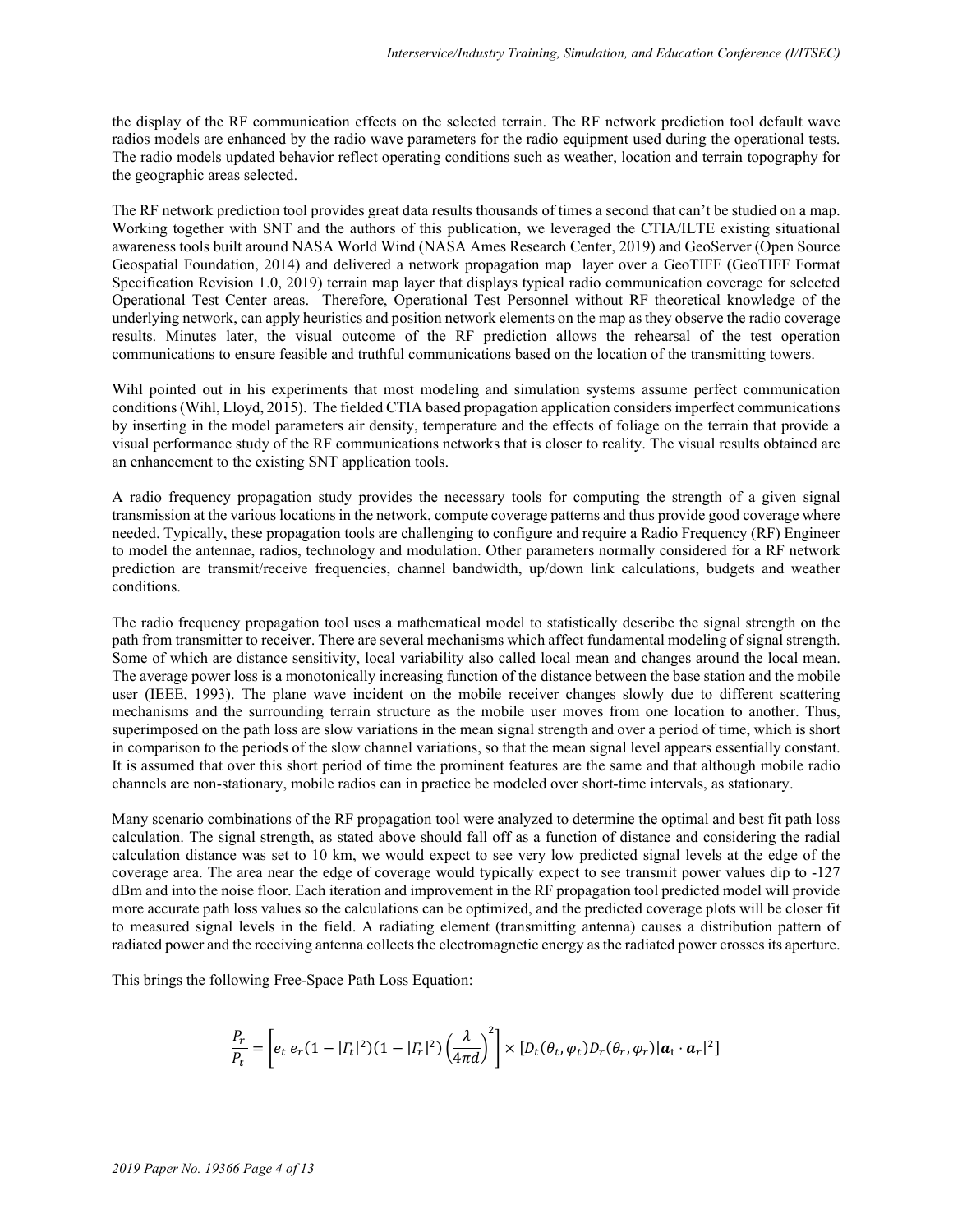#### **Equation 1. Free-Space Path Loss**

This equation considers the transmitter and receiver components for the system. It takes into account an impedance mismatch between  $\Gamma_t$  and  $\Gamma_r$  and represents the polarization unit vectors of the antennae as  $a_t$  and  $a_r$ . In the remainder of this text we will assume reflection coefficients  $[(1 - |T_t|^2)(1 - |T_r|^2)] = 0$  at both ends (no mismatch losses), no efficiency losses ( $e_t$ ,  $e_r$  = 1) at both ends, and the dot product of the polarization unit vectors = 1 (no polarization losses). We can comfortably make these assumptions knowing the equipment has gone through rigorous testing to comply with military standards (U.S. Government Department of Defense, 1996).

The Antenna directivity is the value of the directive gain in the direction of its maximum value at the transmitter and receiver is expressed by  $D_t(\theta_t, \varphi_t)D_r(\theta_r, \varphi_r)$ . We replace directivity with antenna gain  $G_{0t}G_{0r}$  to account for the nonisotropic (ideal) antenna. Then, the Free-space path loss written as a ratio of received-to-transmit power  $(\frac{P_r}{n})$ is now [Equation 2 \(](#page-4-0)Ulaby, 1997), the Friis Transmission Equation that represents the power transmitted, with gains, from one antenna  $G_{0t}$  to another receiving antenna, with gains,  $G_{0r}$  when operating at wavelength  $\lambda$  and separated by a distance *d*.

$$
\frac{P_r}{P_t} = G_{0t} G_{0r} \left(\frac{\lambda}{4\pi d}\right)^2
$$

#### **Equation 2: Friis Transmission Equation**

<span id="page-4-0"></span>A simplified calculation allows us to discuss the component pieces of path loss. From the Friis equation to the simplified equation below, we rearrange the equation and solve for Received Power,  $P_r$ . Recall, logarithmic identities transform the equation into a sum and difference resulting in [Equation 3.](#page-4-1) 

 $Received Power = Transform$   $Power - Path Loss + Fading + Shadowing$ 

#### **Equation 3: Simplified Power Received Equation**

<span id="page-4-1"></span>Free-Space Path Loss means implies that no physical obstructions are present. In [telecommunication,](https://en.wikipedia.org/wiki/Telecommunication) the free-space path loss (FSPL) is the [attenuation](https://en.wikipedia.org/wiki/Attenuation) of radio energy between the feed points of two antennas that results from the combination of the receiving antenna's capture area plus the obstacle free, [line-of-sight](https://en.wikipedia.org/wiki/Line-of-sight_propagation) path [through free space](https://en.wikipedia.org/wiki/Free-space_optical_communication) (usually air) (Islam & Haider, 2010). The "Standard Definitions of Terms for Antennas", IEEE Std 145-1993, defines "free-space loss" as "The loss between two isotropic radiators in free space, expressed as a power ratio." (IEEE, 1993). Despite this name and definition, the FSPL includes a receiving antenna aperture component in the total attenuation (Islam & Haider, 2010). It does not include any [path loss](https://en.wikipedia.org/wiki/Path_loss) associated with hardware imperfections, or the

<span id="page-4-2"></span>

effects of any [antenna gains.](https://en.wikipedia.org/wiki/Antenna_gain) It is an unusual name in that free-space is not radio signal transmission in a vacuum but terrestrial propagation without the effects of ground clutter, vegetation, and terrain and must have line-of-sight between a transmitter and a receiver. Essentially, empty physical space for wave propagation.

[Figure 1](#page-4-2) is an example of the data when RF transmission is isolated for one transmitter not accounting for terrain variation. RF Signal coverage does not propagate concentric rings therefore we should expect there to be more signal level variation as the signal passes over the terrain, ground clutter or land use and through the foliage. For Radio Signal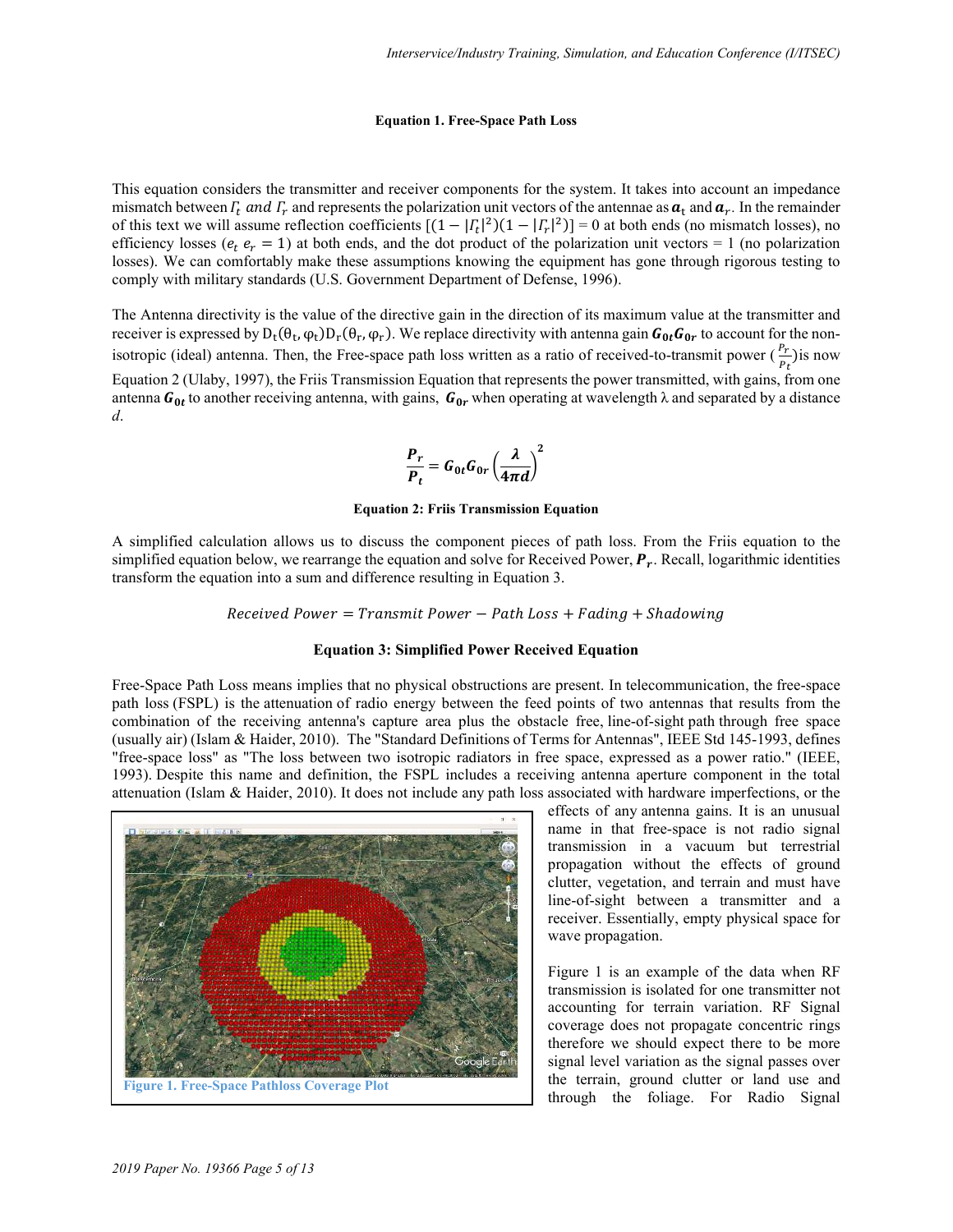communication, the free space assumption is far from being realistic and the terrain is always present. In reality, the simplified path loss model represents an "average" and we need to represent the difference between the average and the actual path loss.

Long-term fading is a random process caused by shadowing and the statistics of the slow variation of the mean level caused by signal shadowing of the radio signal by buildings and hills (Dowla, 2004). Most propagation tools refer to shadowing as long-term fading but this particular RF propagation tool prefers to use shadowing. Short-term fading is the process of rapid, random fluctuations of the power level around the local mean. The mechanisms that change the "short-term" characteristics change over as little as a quarter wavelength, while the "long-term" statistics remain constant over about sixty wavelengths. In addition to long and short-term fading, there is multi-path which is the [propagation](https://en.wikipedia.org/wiki/Radio_propagation) phenomenon that results in [radio](https://en.wikipedia.org/wiki/Radio) [signals](https://en.wikipedia.org/wiki/Signalling_(telecommunications)) reaching the receiving [antenna](https://en.wikipedia.org/wiki/Antenna_(electronics)) by two or more paths. Causes of multipath include [atmospheric ducting,](https://en.wikipedia.org/wiki/Atmospheric_ducting) [ionospheric reflection](https://en.wikipedia.org/wiki/Ionospheric_reflection) and [refraction,](https://en.wikipedia.org/wiki/Refraction) and [reflection](https://en.wikipedia.org/wiki/Reflection_(physics)) from water bodies, to name some of the causes (Dowla, 2004).

[Figure 2](#page-5-0) Path Loss, Shadowing and Multi-Path shows the path loss alone as the solid line, with shadowing and path loss and the large dots, dotted line and finally the combination of path loss, with shadowing (fast and short-term) losses and multi-path losses plotted vs the ratio of received to transmit power on a logarithmic scale. The small dotted sinusoidal wave is the predicted path of the radio signal as it moves away from the transmission point to the edge of coverage. Note the oscillatory behavior of the signal as it moves along the path of both the path loss alone line and the shadowing and path loss summed dotted line. So now we have a graphical view of the variations around the local mean of the radio signal.

<span id="page-5-0"></span>

Many scenario combinations of the RF propagation tool were analyzed to determine the optimal and best fit path loss calculation. The planar earth model transforms spherical coordinates into planar coordinates, basically a flat earth model. The two-ray method is a geometric method which predicts the path losses between a transmitting antenna and a receiving antenna when they are in Line of Sight (LOS) and calculates a reflected signal for the second ray. Longley-Rice is also known as the Irregular Terrain model (ITM) that has two parts: a model for predictions over an area and a model for [point-to-point link](https://en.wikipedia.org/wiki/Point-to-point_link) predictions (Scalable Network Technologies, Inc, 2018). The ITM was selected as the propagation model for the reason that it is a better fit for the areas of interest for this project. The signal strength, as stated above should fall off as a function of distance and considering the radial calculation distance was set to 10 km, we would expect to see very low predicted signal levels at the edge of the coverage area. The maximum calculation distance of 10 km was chosen after many propagation iterations and a review of the signal strength versus receive sensitivity of the four radio systems of interest. For example the receive sensitivity of one radio system was -102 dBm and another was -105 dBm. The area near the edge of coverage, we would typically expect the transmit power values to dip to -127 dBm and into the noise floor. Each of the radio systems require the signal to fall off enough so the interference levels can be estimated by the edge of usable coverage for that particular radio system. Ten kilometers was chosen because the radio signal of this study achieved the fall off required at that distance. Knowing this initial deployment, is omni antennae rather than directional, we can add that the calculation distance is twice the radial distance as well. The additional challenge for this RF Network Coverage Tool was the wide range of frequencies used by the radios. Some of the radio networks would be adequate to cover the area with 3-5 towers while some may need up to eight towers for the same given area. We had to factor in frequency usage germane to each radio system from 225 MHz to 1.3 GHz. Interestingly, ITM is method for predicting the attenuation of radio signals for a [telecommunication](https://en.wikipedia.org/wiki/Telecommunication) link in the [frequency range](https://en.wikipedia.org/wiki/Frequency_range) of 20 [MHz](https://en.wikipedia.org/wiki/MHz) to 20 [GHz](https://en.wikipedia.org/wiki/GHz) (Scalable Network Technologies, Inc, 2018), our frequency range. This large variation in the spectrum range is problematic for distance with respect to signal penetration through foliage and signal speeds.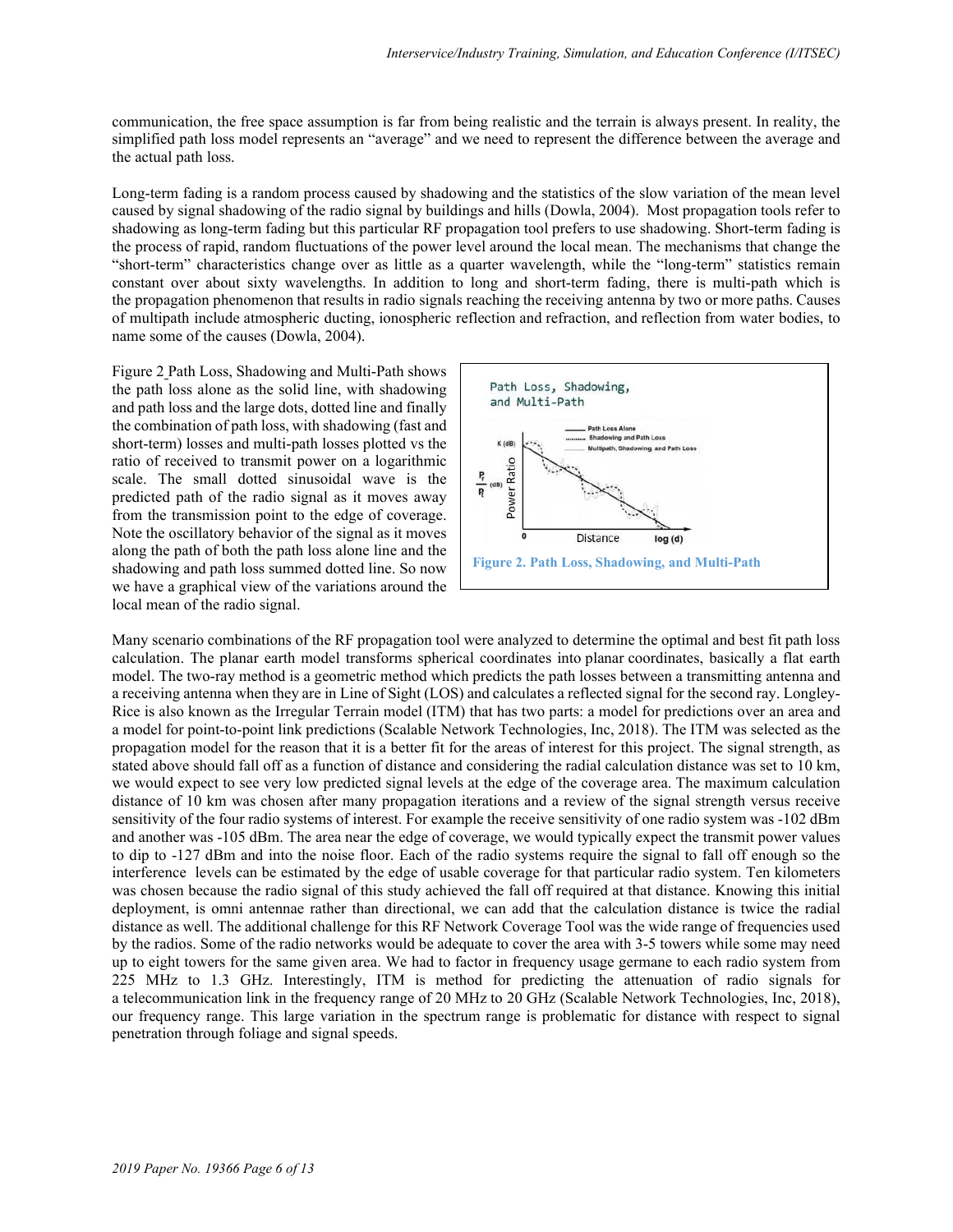#### **CTIA Leveraged Capabilities**

The Common Training Instrumentation Architecture utilizes a Service Oriented Architecture (SOA) to support multiple applications in the Live Training Transformation (LT2) product line. CTIA and the LT2 product line were developed under PM TRADE and PEO STRI to support Army live and joint training exercises and, additionally, interoperability in LVC environments (Lanman, Linos, Barry, & Alston, 2016). The CTIA SOA platform is built upon loosely-coupled software components that are designed for a separate, individual functionalities (Service-oriented architecture (SOA), 2019). Examples of such services are locational translation, Battle Damage Assessment (BDA) models, and training exercise entity services. CTIA SOA services communicate through the Streaming Text Oriented Messaging Protocol (STOMP) and Representational State Transfer (REST) Abstract Programming Interfaces (APIs) exposed to LT2 components. A new CTIA SOA service and LT2 component were developed to enable network planning functionality for ILTE in order to interface with the SNT EXata Commercial Off The Shelf (COTS) software based on RF configurations provided by the NASA Web WorldWind User Interface (UI).

EXata is an RF network prediction platform, as explained in the sections above that uses Software Virtual Networks (SVNs) to emulate network antennas and other RF devices. The software provides data via multiple RF protocol layers to interface with differing devices to provide the ability to connect to real-time applications through network emulation (EXata Network Emulator Software, 2019). When integrated into the CTIA environment, this data is used to provide the LT2 map implementation with network planning data. The LT2 map implementation was developed using NASA Web WorldWind open source software using GeoServer as the terrain tile server for the visual application.

Web WorldWind is an open-source JavaScript library provided by NASA and is the map implementation for ILTE, which interfaces with necessary LT2 components and CTIA SOA services (NASA Ames Research Center, 2019). While the default Web WorldWind application utilizes map data, such as imagery and terrain assets, hosted openly by NASA, in this particular case this is hosted by a GeoServer instance for the ILTE system given the computational enclave requirements within a closed network that ILTE operates within (Features-WWSK/NASA WorldWind, 2019). The local GeoServer is able to provide standard imagery data to WorldWind client applications, such as GeoTIFFs, Shapefiles, and Geospatial Data Abstraction Library (GDAL), and also provides hosting of terrain formats such as DTED and Band Interleaved by Line (BIL) (Features-WWSK/NASA WorldWind, 2019). Web WorldWind and GeoServer live in virtual machines inside the ILTE environment.

[Figure 3](#page-6-0) demonstrates the user interaction with the LT2 User Interface (UI) to invoke the CTIA SOA network planning service, which handles communication between the SNT EXata software and LT2 framework. When an OTC loads the map, any imagery or terrain data that has been imported into the GeoServer instance is served to the web client

<span id="page-6-0"></span>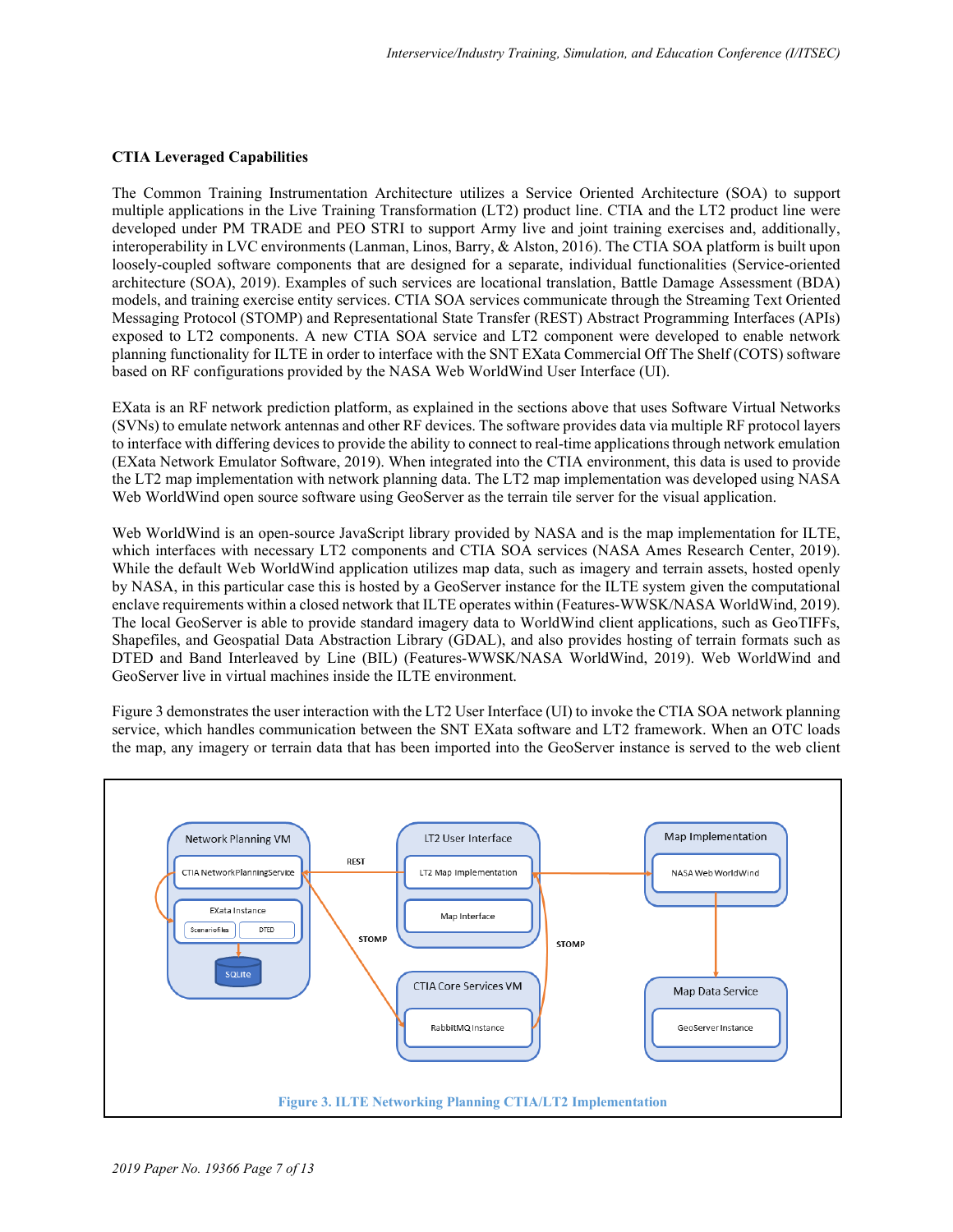application. The LT2 map component, which is agnostic of the map implementation, then queries instrumentation and exercise-specific CTIA SOA service(s) to retrieve network planning data as it is represented in the CTIA data model. Once the map has initialized with map imagery and SOA services, the user can interact with antennas and network towers in the LT2 UI and invoke the request to calculate network coverage for the network towers. The network planning CTIA SOA service then passes the network tower data to the EXata application, which it uses in conjunction with DTED data to create a SQLite database dump file containing the calculated coverage data. The CTIA SOA network planning service is alerted when the database dump file is created, mines the EXata SQLite database to map to the CTIA data model representation, and sends the mapped data via STOMP 1.2, an HTTP modeled framed based protocol (Github Inc., 2012). The LT2 network planning component handles this data once it receives the STOMP message and calls on to the LT2 map implementation to render.

#### **Network Propagation Visualization**

Initially we had to analyze the data that was being captured by EXata and visualize the results for comparison. The generated data by EXata was stored in a SQLlite database; it contained thousands of records generated every second. We created a new service to read the data stored in SQ lite to quickly observe the power of the transmitters as radiated in free space.

Upon receiving the STOMP message from the CTIA SOA network planning service, the LT2 Map Component creates a new WorldWind Layer in which to render an image of the coverage data (WorldWind: Class: Layer, 2019). This data from the SOA service contains the latitude, longitude, and average signal strength to create an image containing a gradient of points based on the three fields. [Figure 4](#page-7-0) represents the signal strength ranges used when determining the gradient of the image, which is then used to create a WorldWind Placemark containing the gradient and is then added to the WorldWind Layer to be rendered



<span id="page-7-0"></span>(WorldWind: Class: Placemark, 2019). [Figure 4](#page-7-0) shows the initial visualization of network coverage data exported by EXata in Google Earth. It can be noticed how the red dots provide information where the RF reception is weak. More importantly it depicts areas where the RF reception is theoretically unavailable. [Figure 5 d](#page-9-0)epicts the final visualization of the data in the ILTE environment displayed on the web client with the geographic antenna locations. The dots are now replaced by the heat map layer in WorldWind, which represents the areas of radio reception considering effects for a fixed power source. It can also be noticed that the green areas in low mountain areas provide good coverage, however decreased by terrain obstructions such as hills and foliage. The comparison of images verifies the accuracy of displaying network coverage data by Google Earth and the LT2 WorldWind map.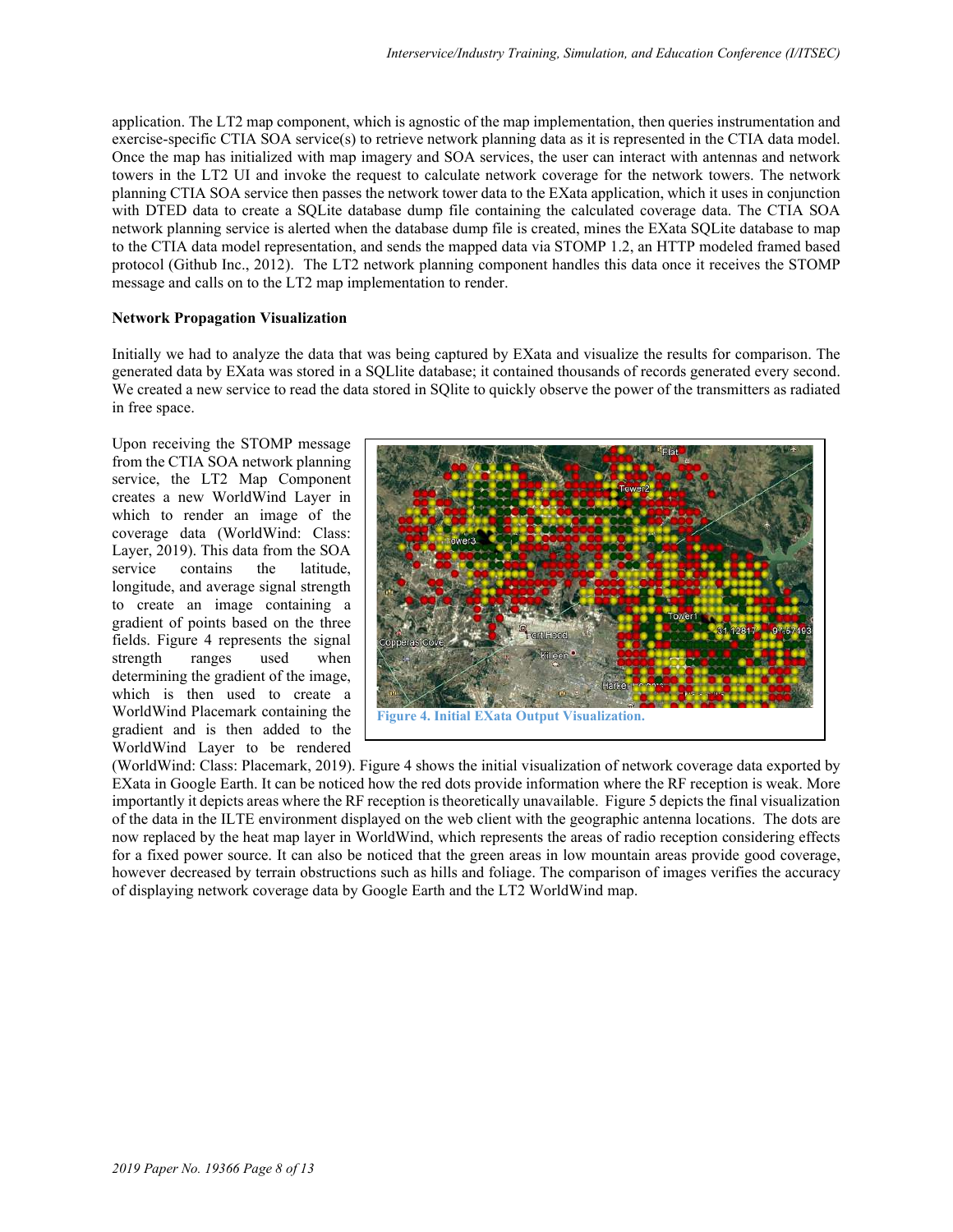The table below depicts the network coverage strength as it relates to the aforementioned visualizations. Received signal level bands were determined by industry standards for TDMA narrow band networks. Green being greater that -85 dBm is considered to guarantee in "comms" with a nine-dB fade margin. Yellow signal levels between -85 dBm and -95 dBm are placed into a "good but not guaranteed" with a nine-dB fade margin. Lastly, the received signal between -95 dBm and -105 dBm are in a class considered to be marginal in which the radio could be "in and out of comms" due to a variety of reasons from terrain to distance or foliage.

| <b>Signal Bands</b> | <b>Average Signal Power (dBm)</b>                       | <b>Color Display</b> |
|---------------------|---------------------------------------------------------|----------------------|
| Good                | Greater than or equal to $(-85)$                        | <b>Green</b>         |
| Marginal            | Less than $(-85)$ and greater than $(-95)$              | <b>Yellow</b>        |
| Poor                | Less than $(-95)$ and greater than or equal to $(-105)$ | <b>Red</b>           |

## **Challenges**

The EXata RF propagation tool does not predict co-channel interference and to resolve that challenge, a geographical grid was used to determine the areas likely to experience co-channel interference from tower to tower. While that method is inaccurate, the risk was assumed knowing that if the path loss was greater than predicted the result could be dead zones or if the path loss was less than predicted the result could be areas of co-channel interference. The next challenge was that there is no uplink component to the prediction. The RF path from the radio to the tower was not modeled and path balance between the downlink and uplink was calculated, not predicted. An additional shortcoming to this project was the lack of noise floor analysis. Again, this could be problematic if the predicted signal strength varies significantly greater than or less than. And lastly, to determine required capacity, uplink predictions are needed which is described above.

The challenges faced from the ILTE network planning implementation have mainly been related to communication between the CTIA SOA service and external EXata COTS software. While there is a RESTful interface provided by EXata, it's not sufficient an ILTE use case. Optimally, network planning data would be condensed and passed to the COTS software that computes the network coverage, but there were many challenges in sending the required information, monitoring of SQLite database file generation, and installation of the software in conjunction with the CTIA SOA services that had to be overcome.

## **RESULTS**

The improved fidelity of the SNT radio models permit predictions of the RF network coverage in locations like Ft. Hood and Ft. Bliss. The resultant radio network studies can be used by OTC operators in these isolated locations to predict the optimal location of the transmitters for different operational tests. The results obtained using current antennae locations explain the signal loss in known areas. The derived conclusions are the basis for antenna transmitter relocation. [Figure 5](#page-9-0) shows the final results of two predictions, a two and three tower network prediction at Ft. Hood using different antenna locations and sorted by increased coverage. It should be obvious to the reader that green areas or transitions from green to yellow provide the best coverage. The increased color density indicates the best antennae distribution for the selected terrain. Red regions designate unreliable coverage and transparent regions indicate no coverage.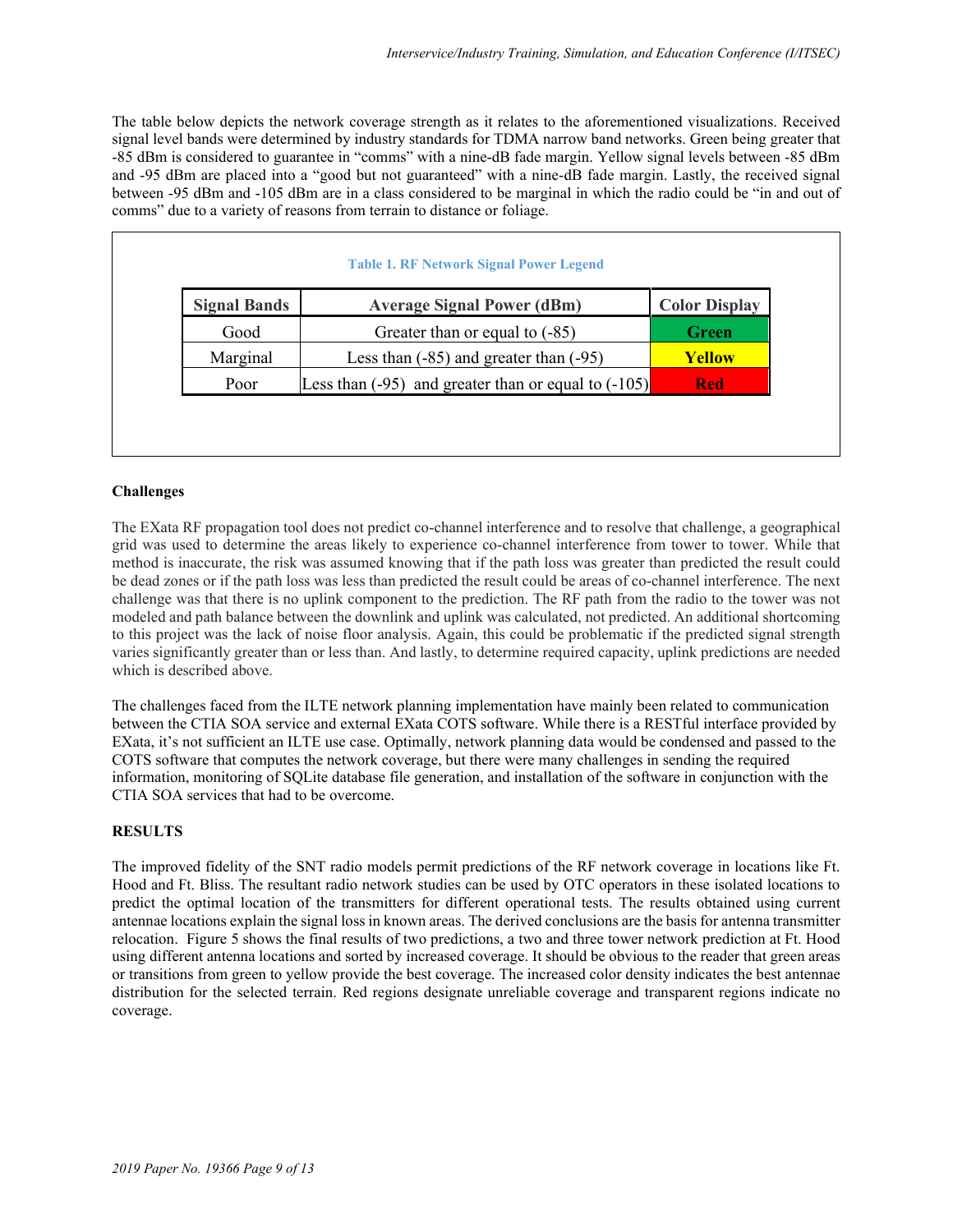We demonstrate that the system design simplifies the Test Planner's tasks before an exercise begins by giving that Test Planner the tools to plan the radio network with confidence of the results. The simplicity of the color scheme, ease of tower placement and radio system flexibility empowers the Test Planner and removes doubt with respect to radio coverage. This will allow the Test Planner to troubleshoot radio issues with increased confidence.



<span id="page-9-0"></span>The integration of COTS tools such as Web WorldWind, GeoServer for maps display has maximized the use of funding and time for several projects. Leveraging CITA services and COTS software allow us not only to represent network coverage, but also to display network entities with MIL-STD 2525C icons, ability to draw tactical graphics and on the map as many other applications derived from this combination. We believe that the software community will benefit from these tools specifically in an enclave environment where web base servers are not available to reach out for data.

The network calculation visualizations within Web WorldWind in the ILTE environment demonstrate how the CTIA SOA and LT2 environment were implemented for an operational testing environment. The results exemplify that, regardless of specification applications, in this instance SNT EXata, the CTIA SOA architecture can be used to interface with a multitude of functionalities in the simulation and training domain, such as medical simulations, weather forecasting, or integrated LVC training events. The results also identify that the LT2 product line posses the ability to interface with the CTIA architecture in isolated, configured environments to meet the functionality of the applied system. The challenges identified with third-party COTS applications, as depicted in previous section, is an example of how integration with external applications, regardless of functionality, may prevent issues to overcome, but it describes that the architecture is able to integrate additional functionality for the simulation and training industry uses cases.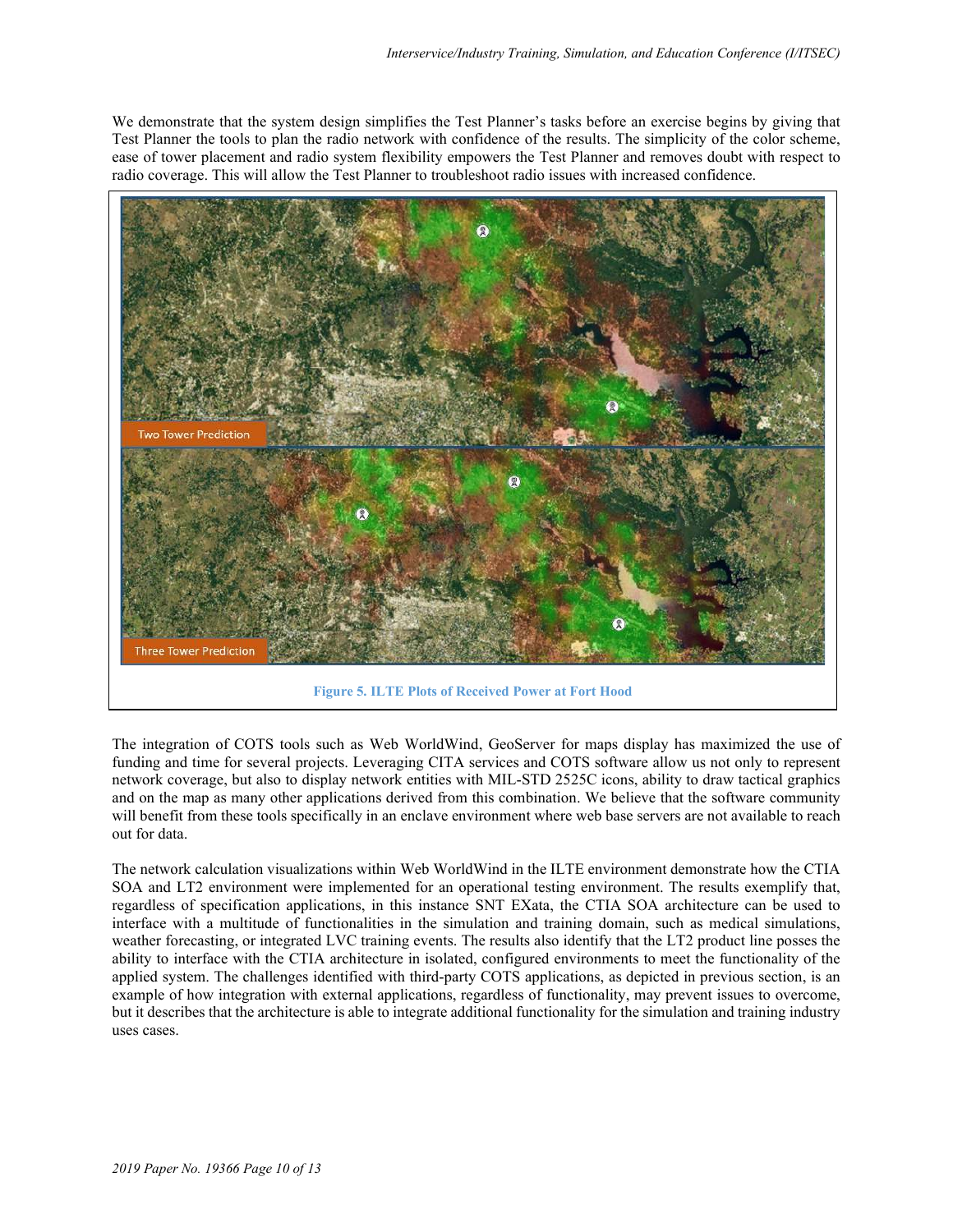### **FUTURE WORK**

Co-channel interference analysis needs improvement for more accurate RF Network prediction. The SNT model does not consider the interference between two transmitters at the edge of their cell coverage when a receiver fights for a reliable signal. There is interference caused by the overlap of two transmitting towers not considered by the existing models. Improvements in this area are necessary for increased fidelity in the prediction of the Radio Coverage. In addition, capacity planning, also referred to as dimensioning, is critical to determine the break point for the number of instrumented entities the RF network can sustain. For dimensioning, the uplink (mobile to tower) path analysis and noise figure analysis is required.

The components of the ILTE system developed for network planning functionality can be leveraged for other use cases in the LT2 product line, chiefly different map applications and interactivity across training and simulation environments.

As depicted in [Figure 3,](#page-6-0) NASA Web WorldWind is the current implementation used by ILTE, however a common LT2 map interface has been developed for abstraction a reuse by other web-based maps with limited client-side modification; this interface contains common map functionality such as panning and zooming so that different maps are able to be used for separate use cases that leverage CTIA and the LT2 framework. Different applications in the current LT2 product line, such as ILTE or Force on Target (FoT), have separate needs for map usages, e.g. Situational Awareness (SA) of live training exercises versus operational test planning, and, through a common map interface, have the ability to utilize map applications other than WorldWind. Such abstraction allows the LT2 framework to upgrade to future map versions as web technologies evolve as well.

The network coverage implementation for ILTE can also be integrated into distributed simulations with future development. While there is a CTIA SOA implementation for interaction with other real-time systems through the Distributed Interactive Simulation (DIS) protocol, DIS does not support the data model that is necessary for network planning communication between systems (Nan & Eusgeld, 2011). The High Level Architecture (HLA) would support this since it allows for this data, however all necessary interaction across distributed systems via the HLA Run-time Infrastructure (RTI) instance and corresponding Federation would have to interface through the appropriate Federation Object Model (FOM) (Nan & Eusgeld, 2011). The current CTIA SOA does not have an HLA gateway and would need to be developed to support such integration with other simulations.

In addition to support of different 2D map implementations other than WorldWind, coverage calculations could be visualized 3D virtual environments that implement a Common Image Generator Interface (CIGI) instance, which is a standard for Image Generators (IGs) to generically communicate with simulation systems and applications. Similar to an HLA gateway, as mentioned above, CTIA does not currently have a CIGI gateway implementation to convey this data, however this data is common for most Image Generation IG implementations to support, mainly positional data, 3D model mappings to DIS and HLA standards, etc. Coupled with the support for real-time integration, this would allow 3D environments to display network coverage data with real-time updates to be projected in virtual simulations.

### **CONCLUSION**

Each iteration and improvement in the RF propagation tool predicted model will provide more accurate path loss values so the calculations can be optimized, and the predicted coverage plots will be closer fit to measured signal levels in the field. Our future role will be to obtain, review, and optimize for each of the testing facilities. Using log files and historical data, we can get a closer fit based on two sets of characteristics, the first being range location, weather and seasonality, terrain, ground clutter (land use) and vegetation. The second set of characteristics being the radio type and frequency used. As this RF Network Coverage tool develops, new radio systems and new technologies will be integrated into the RF profiles available for the testing community. As new technology becomes available; it would behoove the testing community to take advantage of the spectrum efficiency and spectrum gains from each new iteration of technological advances.

The latter half of this paper has shown the software implementation of the ILTE system in detail and how it leverages the CTIA training architecture, LT2 product line, COTS SNT EXata and the open source Web WorldWind map to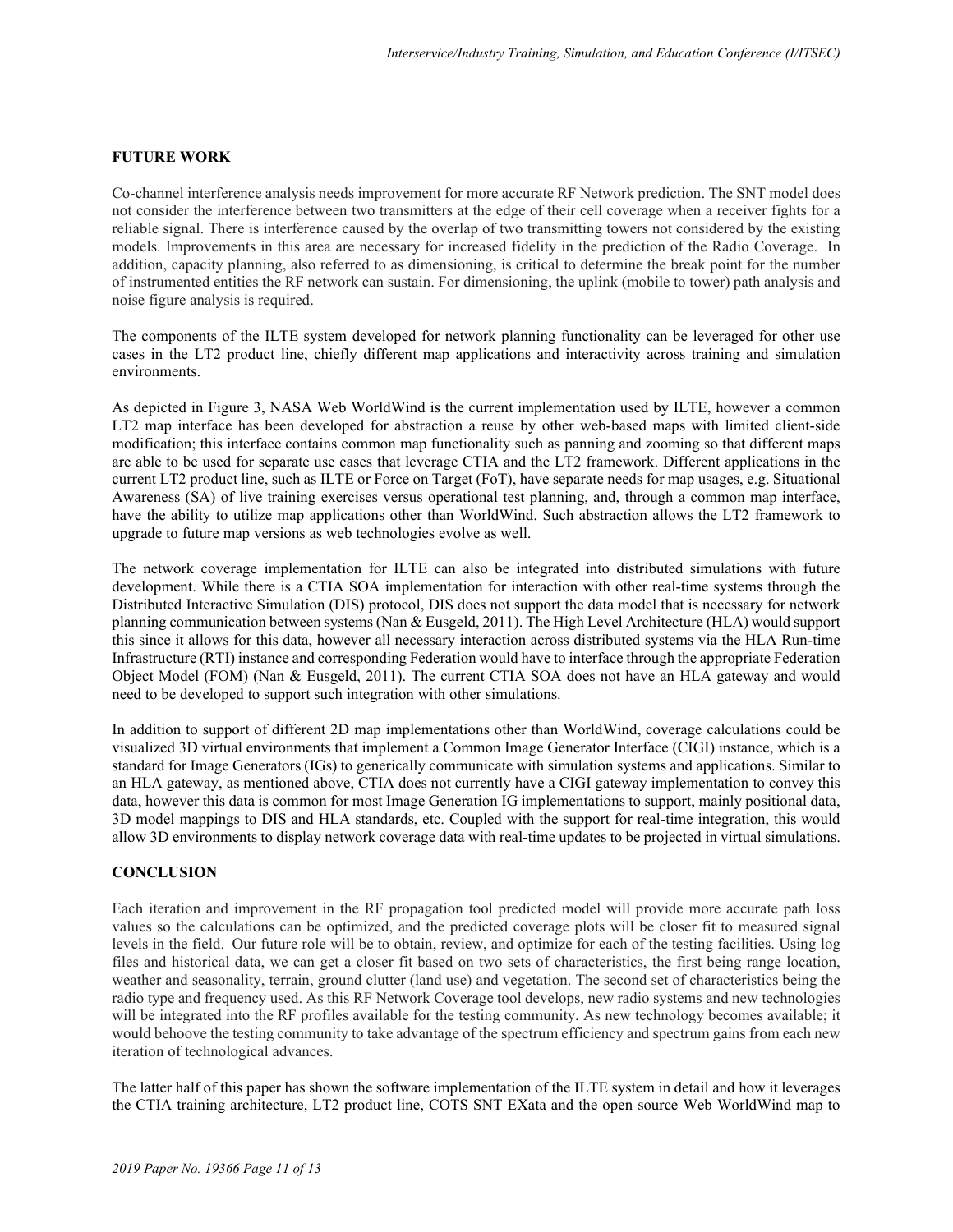provide network coverage visualization for ILTE uses cases. A new CTIA SOA service was developed for ILTE to support these use cases, and the paper presented why the CTIA SOA architecture was utilized for a loosely-coupled service to interface with RF network emulation applications. Similarly, the paper presented how the LT2 framework can integrate additional map implementations for different LT2 products without affecting other components of the system. These benefits were extrapolated upon to propose how integration with such a CTIA and LT2 configuration could be developed to interface with real-time systems and virtual simulations.

### **ACKNOLEDGEMENTS**

The authors would like to acknowledge all the members of the ILTE map group and systems engineering for their contribution to the development and test of the ILTE product fielded at U.S. Army at Ft. Hood Operational Test Command. We also acknowledge PEOSTRI Test Centers for their contribution in making this application reality.

#### **REFERENCES**

- Alan Dickens, B. H. (2009). Interfacing a Communications Effect Model to Provide Accurate Modeling of Communications in Computer Generated Forces. *Interservice/Industry Training, Simulation, and Education Conference (I/ITSEC) 2009*, (p. 8). Orlando.
- *CIGI PSG Common Image Generator Interface*. (2019). Retrieved 3 June, 2019, from SISO STDS: https://www.sisostds.org/StandardsActivities/SupportGroups/CIGIPSG-

CommonImageGeneratorInterface.aspx

Dowla, F. (2004). *Handbook of RF & Wireless Technologies.* Burlington, MA: Elsevier, Inc.

*Earth Explorer Home*. (n.d.). Retrieved April 19, 2019, from U.S. Geological Survey: https://earthexplorer.usgs.gov/

*EXata Network Emulator Software*. (2019). Retrieved January 17, 2019, from SCALABLE Network Technologies, Inc.: https://www.scalable-networks.com/exata-network-emulator-software

*Features-WWSK/NASA WorldWind*. (2019). Retrieved January 19, 2019, from NASA Ames Research Center: https://worldwind.arc.nasa.gov/serverkit/features/

*GeoTIFF Format Specification Revision 1.0*. (2019, April 24). Retrieved from GeoTIFF Spec: http://geotiff.maptools.org/spec/geotiffhome.html

- Github Inc. (2012, October 10). *STOMP Protocol Specification, Version 1.2.* Retrieved June 4, 2019, from Github: https://stomp.github.io/stomp-specification-1.2.html
- Huang, W., & Boyle, K. (2008). *Antennas: From Theory to Practice.* West Sussex, UK: Wiley.
- IEEE. (1993). *IEEE Std 145-1993 (R2004), IEEE Standard Definitions of Terms for Antennas.* New York: The Institute of Electrical and Electronics Engineers, Inc.
- Islam, S. K., & Haider, M. R. (2010). *Sensors and Low Power Signal Processing.* New York: Springer.
- Kinley, H. (2003). *The Radioman's Manual of RF Devices: Principles and Practices.* Atlanta: Noble Publishing.

Lanman, J., Linos, P., Barry, L., & Alston, A. (2016). Modernizing the U.S. Army's Live Training Product Line using a Cloud Migration Strategy: Early Experiences, Current Challenges and Future Roadmap. *Proceedings of the 18th International Conference on Enterprise Information Systems (ICEIS)*, 552-559.

- Nan, C., & Eusgeld, I. (2011). Adopting HLA standard for interdependency study. *Reliability Engineering & System Safety*, 149-159.
- NASA Ames Research Center. (2019). *About Nasa WordWind*. Retrieved April 24, 2019, from Nasa WorldWind: https://worldwind.arc.nasa.gov/about/
- NASA Ames Research Center. (2019). *WorldWind Java*. Retrieved January 4, 2019, from Nasa World Wind: https://worldwind.arc.nasa.gov/java/
- Open Source Geospatial Foundation. (2014). *GeoServer*. Retrieved April 24, 2019, from GeoServer: http://geoserver.org/about/
- Scalable Network Technologies, Inc. (2018). *EXata 6.2 Wireless Model Library.* Culver City, CA: Scalable Network Technologies, Inc.
- *Service-oriented architecture (SOA)*. (2019). Retrieved from IBM Knowledge Center: https://www.ibm.com/support/knowledgecenter/en/SSMQ79\_9.5.1/com.ibm.egl.pg.doc/topics/pegl\_serv\_o verview.html